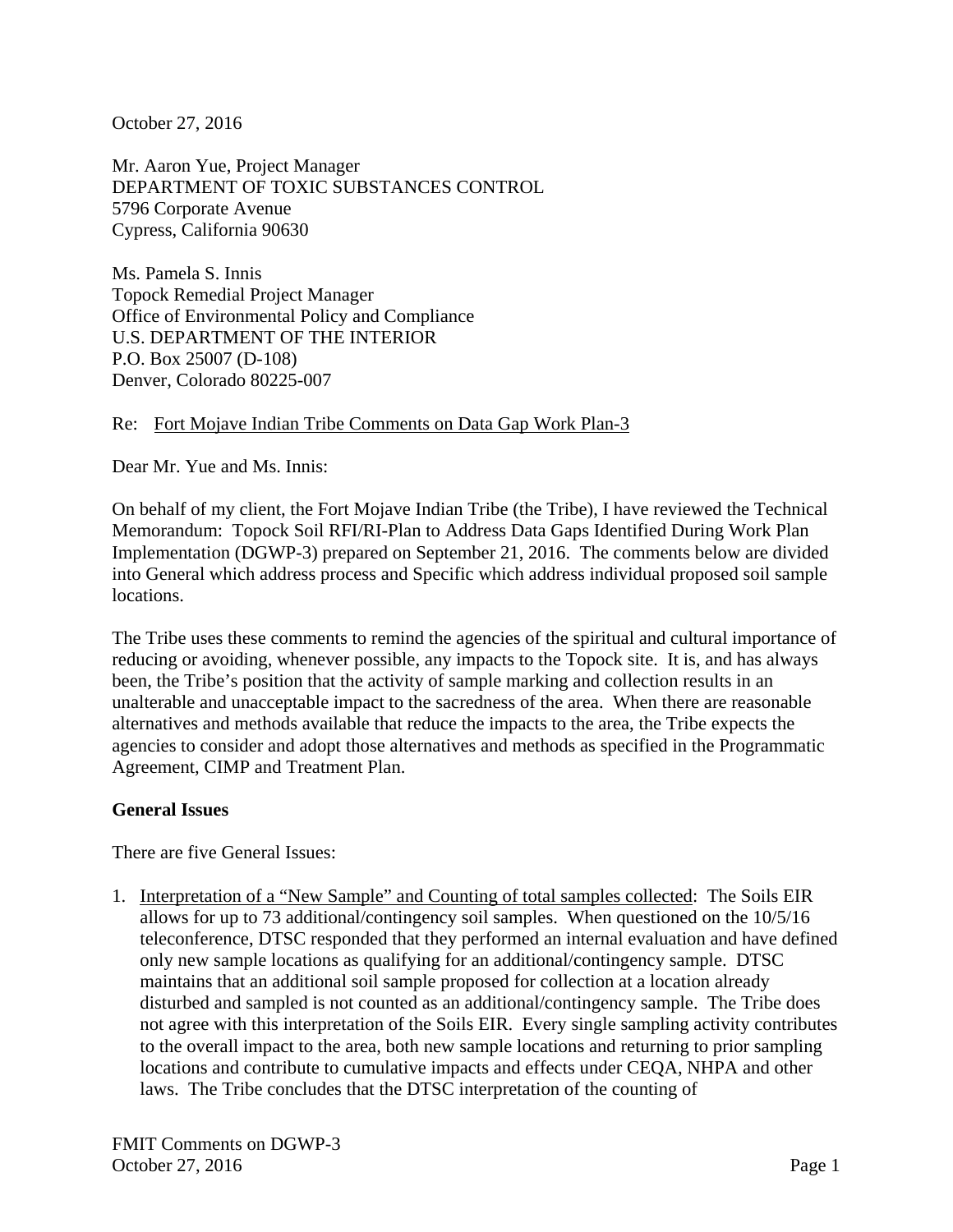additional/contingency samples leads to further impacts beyond those accounted for in the Soils EIR and are therefore neither acceptable to the Tribe nor considered pursuant to CEQA and NEPA. These impacts include those associated with marking the sample location, mobilization of personnel and equipment, disturbance to the ground during ingress and egress, and ground disturbance during the actual sampling. In addition, some samples in rocky soil in AOC-4 were collected using hand equipment yet proposed samples at the same location are now proposed to be collected using hydrovac trucks thereby further intensifying impacts.

- 2. Lack of Sufficient Detail Related to New Sample Justification: The DGWP-3 does not contain sufficient details for a complete review by the Tribe. Details regarding the selection of comparison criteria (background vs. eco vs. human screening levels) are not provided. On a recent teleconference, PG&E referenced the description of the use of screening levels in data gap determination in the Soil Characterization Work Plan. However, that document is neither cited nor referenced in DGWP-3. Therefore, it is difficult to understand which comparison criteria were used at any given proposed sample location. In addition, for some samples only the generic chemical category, i.e., metals or dioxin-TEQ, is cited as the exceedance when, if the specific metal or dioxin congener had been provided, the Tribe could have performed an adequate review. Also, the existing sample or samples that serve as the basis for the proposed samples should always be listed in the justification. This information had been requested by the Tribe in both DGWP-1 and -2, but is still missing in DGWP-3 and must be provided to complete an adequate review of the plan prior to approval.
- 3. Consideration of Alternatives: The Tribe believes that there are reasonable alternatives to the proposed additional sampling and the impacts that sampling will have on the area. These alternatives include using risk assessment to evaluate existing data and in those areas where risks are acceptable then the need for additional samples is eliminated. Other alternatives include modeling or mapping concentration trends (e.g. in BCW) and use those results to limit additional samples. For example, dioxin congener evaluation is a common fingerprint methodology to determine if multiple samples came from the same source. The dioxin data along BCW could be subject to such an evaluation as further confirmation of decreasing concentrations within BCW. A third alternative is to plan to use confirmation sampling. If an area has concentrations that may require remediation then using confirmation samples that will be collected during an action is a reasonable alternative. The Tribe believes that it is the duty of the agencies to consider these alternatives and methods to reduce impacts to the area.
- 4. Missing Evaluation of Background. There is precedent in California to use characterization data to determine the background range of dioxin congeners in soil. That evaluation has not been done at the TCS and some of these detected concentrations may be due to background.
- 5. Scouring of BCW sediment. The regular scouring and migration of sediment in BCS due to water flow from rain events is a known occurrence. This knowledge, coupled with the decreasing concentration in the lower stretch of BCW, should be sufficient to estimate sediment concentrations and use those estimates in risk calculations without additional samples.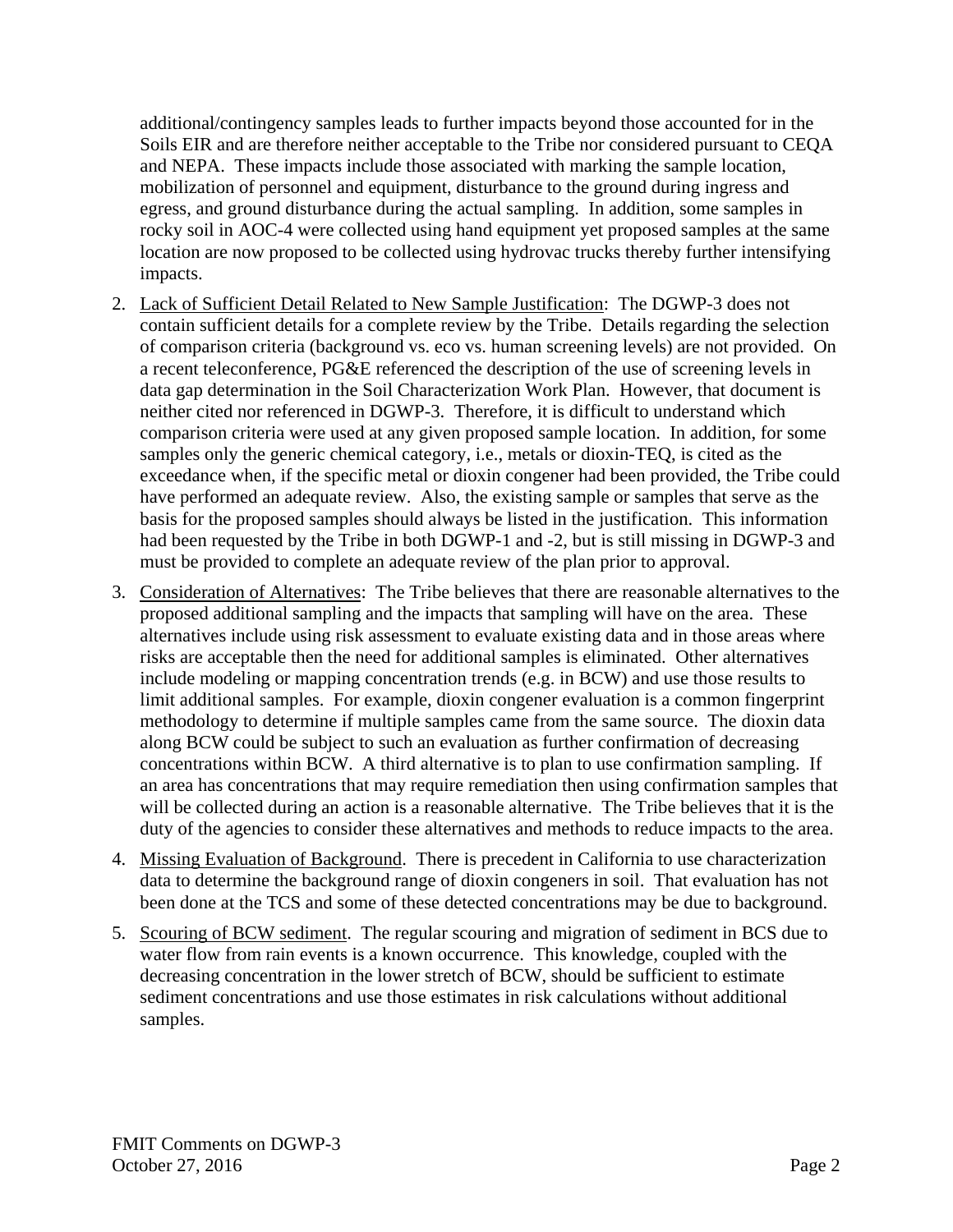## **Specific Issues**

Comments on specific proposed new soil sampling locations are provided in the following table. Due to the complexity of the review process, only sample locations outside the TCS fence line have been reviewed. The lack of comment on a particular within-fence line sample location should not be interpreted as an approval from the Tribe.

| <b>SWMU</b> | <b>SAMPLE</b>   | <b>COMMENT</b>                                                                     | <b>RECOMMENDATION</b>                        |
|-------------|-----------------|------------------------------------------------------------------------------------|----------------------------------------------|
| /AOC        | <b>LOCATION</b> |                                                                                    |                                              |
|             | ID              |                                                                                    |                                              |
| AOC1        | $AOC1-T1g$      | This location is close to AOC1T2h which                                            | Delete sample, use                           |
|             |                 | only has 34 Dioxin TEQ (mammal)                                                    | existing data                                |
| AOC1        | AOC1-T7,        | These locations between AOC1TCS4e                                                  | Delete sample, use                           |
|             | T <sub>8</sub>  | (870 TEQ-mammal) and AOC1-T5d (520                                                 | nearby data and pattern                      |
|             |                 | TEQ mammal). Concentrations                                                        |                                              |
|             |                 | decreasing along this stretch.                                                     |                                              |
| AOC1        | $AOC1-8$        | This sample location is near AOC1-T5d.                                             | Move sample to slope                         |
|             |                 | There is a potential source of dioxin in                                           | and additional                               |
|             |                 | AOC14. Move this sample to the slope                                               | environmental impacts                        |
|             |                 | beneath AOC14-14W, 19                                                              | must be considered by                        |
|             |                 |                                                                                    | DTSC and DOI.                                |
| AOC1        | AOC1-5,6,7      | Concentrations beginning at AOC1-T5D                                               | Delete samples and use                       |
|             |                 | (520 TEQ) reduce to concentrations in                                              | existing concentrations                      |
|             |                 | sediment at the mouth of BCW to 110                                                | and pattern                                  |
|             |                 | TEQ or below (AOC1-BCW28).                                                         |                                              |
|             |                 | Concentrations decreasing along this<br>stretch.                                   |                                              |
|             |                 |                                                                                    |                                              |
| AOC4        | AOC4-33,        | These samples are up the sidewall of the                                           | Delete samples and use                       |
|             | 34, 35          | drainage as much as 15' above the                                                  | the existing data and<br>the physical ravine |
|             |                 | bottom. These sidewalls are very rocky<br>and have very limited soil thickness. If | side-wall barrier                            |
|             |                 | aerial dispersion did occur, then surficial                                        |                                              |
|             |                 | deposition and then subsequent scouring                                            |                                              |
|             |                 | during rain events would have removed                                              |                                              |
|             |                 | these concentrations from this steep slope.                                        |                                              |
|             |                 | In addition, there are numerous nearby                                             |                                              |
|             |                 | samples for these proposed locations (e.g.,                                        |                                              |
|             |                 | AOC4A06 to AOC4E06 near proposed                                                   |                                              |
|             |                 | AOC4-33) that show low concentrations                                              |                                              |
|             |                 | of the target analytes (e.g., dioxin TEQs at                                       |                                              |
|             |                 | 11, 8.2, 2.6, 4.3 and 3.6, respectively).                                          |                                              |
|             |                 | These are low concentrations and are                                               |                                              |
|             |                 | samples near/adjacent (around 10 feet) to                                          |                                              |
|             |                 | the physical barrier of the ravine side-                                           |                                              |
|             |                 | wall. Other relevant samples are AOC4-                                             |                                              |

## **TABLE OF SPECIFIC COMMENTS ON PROPOSED SAMPLE LOCATIONS**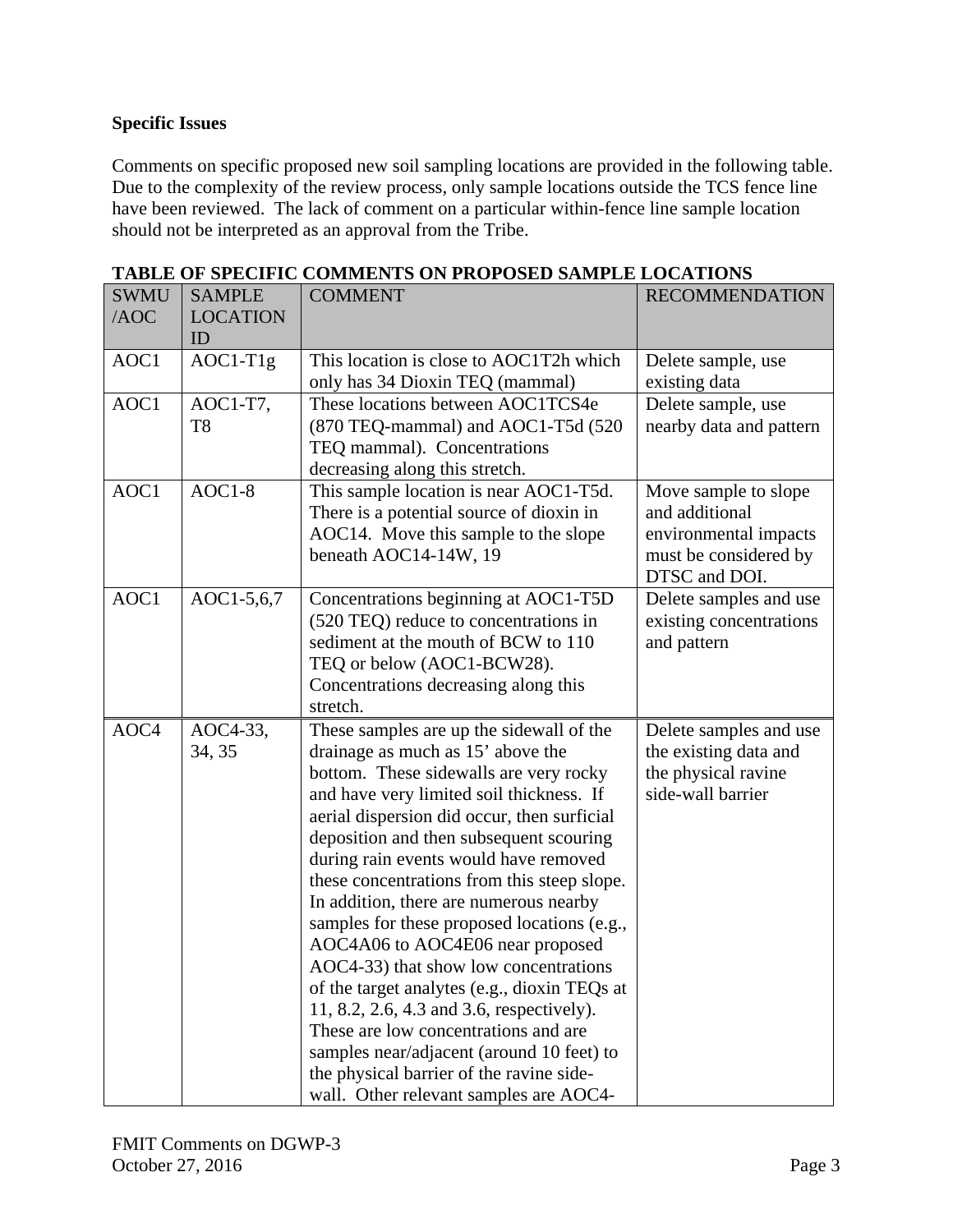|                  |                | J06-J07 (10 TEQ) and slightly further                                         |                                    |
|------------------|----------------|-------------------------------------------------------------------------------|------------------------------------|
|                  |                | $AOC4-L07-L08$ (40 TEQ). The low                                              |                                    |
|                  |                | adjacent concentrations plus the unlikely                                     |                                    |
|                  |                | presence on the steep sidewall make these                                     |                                    |
|                  |                |                                                                               |                                    |
| AOC4             | AOC4-37        | proposed samples not likely informative.                                      |                                    |
|                  |                | The AOC4-37 location is far up                                                | Delete sample AOC4-                |
|                  |                | topography from the other samples. The                                        | 37                                 |
|                  |                | bounding of dioxin concentrations on the<br>south side of the water tanks are |                                    |
|                  |                |                                                                               |                                    |
|                  |                | adequately bound by low concentrations                                        |                                    |
|                  |                | in AOC4-19 and 20 (6 and 8 TEQs                                               |                                    |
|                  |                | respectively). While AOC4-28 seems to                                         |                                    |
|                  |                | have the elevated dioxins, PAHs and                                           |                                    |
|                  |                | PCBs the focus on the south side of the                                       |                                    |
|                  |                | water tanks will provide more informative                                     |                                    |
|                  |                | data.                                                                         |                                    |
| AOC4             | AOC4-36,       | These three sample locations are proposed                                     | Move AOC4-36 and 39                |
|                  | 38, 39         | below the water tanks.                                                        | and delete AOC4-38                 |
|                  |                | The question of interest is decreasing                                        | and additional                     |
|                  |                | concentrations away from the potential                                        | environmental impacts              |
|                  |                | sources in AOC4. Therefore, move                                              | must be considered by              |
|                  |                | AOC4-36 to the east towards AOC4-39.                                          | DTSC and DOI.                      |
|                  |                | Move AOC4-39 down slope towards the                                           |                                    |
|                  |                | bottom and also east towards AOC4-38.                                         |                                    |
|                  |                | Delete sample location AOC4-38.                                               |                                    |
| AOC <sub>4</sub> | <b>AOC4-40</b> | This sample is proposed to look at slope                                      | Delete AOC4-40                     |
|                  |                | areas east of the water tanks as a source to                                  |                                    |
|                  |                | AOC10 locations. There is already                                             |                                    |
|                  |                | evidence of sediment transport from this                                      |                                    |
|                  |                | sample area to AOC10 locations and                                            |                                    |
|                  |                | samples. If the AOC4-40 sample location                                       |                                    |
|                  |                | had been impacted by dioxins and PCBs,                                        |                                    |
|                  |                | then these analytes would have been                                           |                                    |
|                  |                | found in AOC10 samples. Since no PCBs<br>have been detected in AOC10, that    |                                    |
|                  |                | supports the conclusions that the AOC4-                                       |                                    |
|                  |                |                                                                               |                                    |
|                  |                | 40 proposed location is outside the area<br>impacted by these chemicals.      |                                    |
| AOC9             |                | Proposed sample locations AOC9-21 and                                         |                                    |
|                  | AOC9-21, 22    | 22 are placed to evaluate upstream inputs                                     | Delete samples AOC9-<br>21 and 22. |
|                  |                | into the AOC9-15 location. AOC9-21 is                                         |                                    |
|                  |                |                                                                               |                                    |
|                  |                | on the road and AOC9-22 in a drainage                                         |                                    |
|                  |                | just above the AOC9-15 location. There                                        |                                    |
|                  |                | is clear surficial evidence of sediment                                       |                                    |
|                  |                | transport from the AOC4-40 proposed                                           |                                    |
|                  |                | location to AOC9-22, AOC9-23 and                                              |                                    |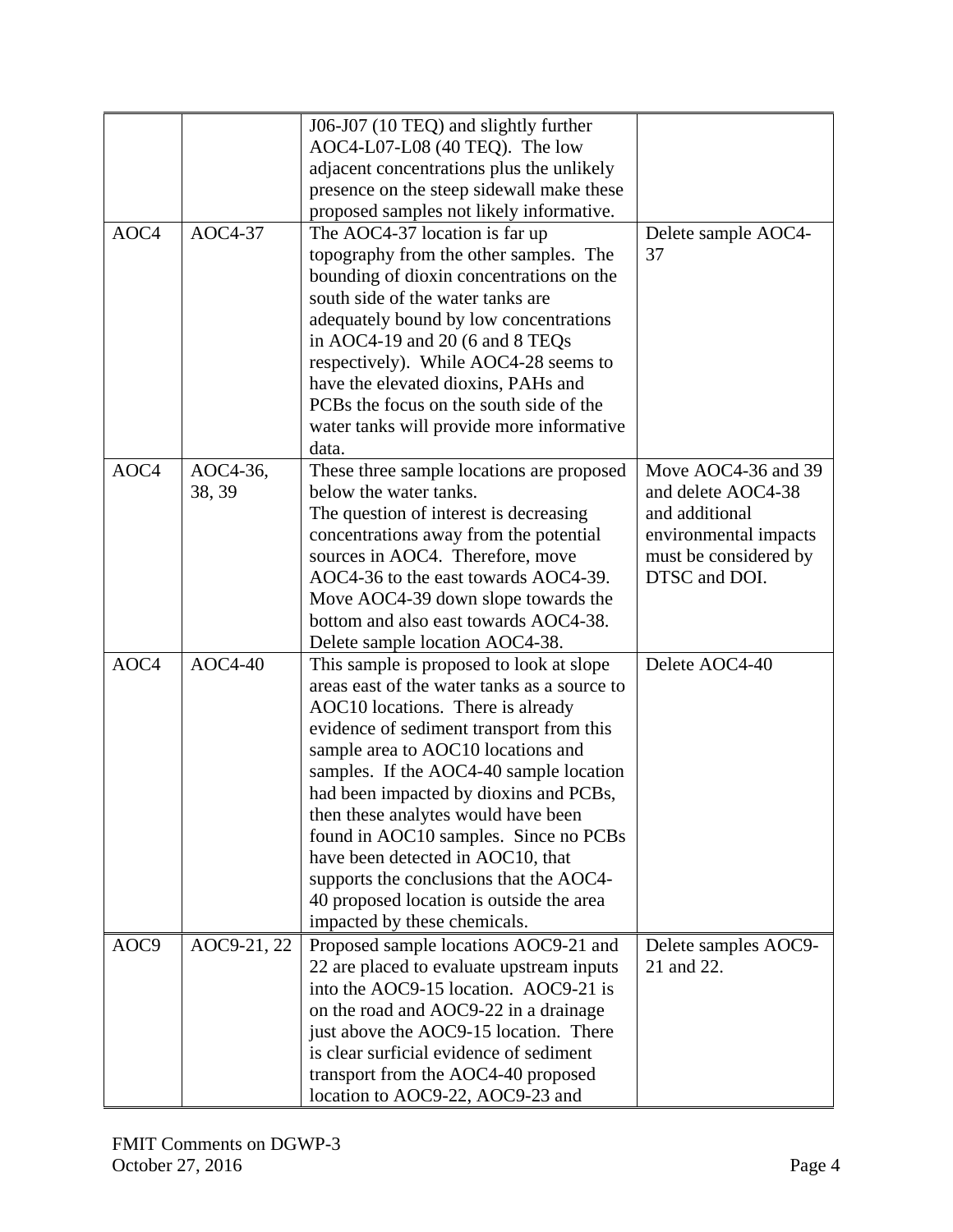|       |           | AOC9-15. However, since AOC9-15                 |                         |
|-------|-----------|-------------------------------------------------|-------------------------|
|       |           | does not have the same detected                 |                         |
|       |           | chemicals as in AOC4, the data do not           |                         |
|       |           | support any connection between these            |                         |
|       |           | areas. (There is further evidence in the        |                         |
|       |           | AOC10a-3 data [on the road] which also          |                         |
|       |           | does not contain these same analytes.) It       |                         |
|       |           | is most likely that the AOC4-40 location        |                         |
|       |           | does not contain elevated dioxins or PCBs       |                         |
|       |           | and therefore the AOC9-21 and 22                |                         |
|       |           | locations are not sources to AOC9-15.           |                         |
| AOC10 |           |                                                 |                         |
|       | AOC10a-4  | This proposed sample is to determine a          | Delete sample           |
|       |           | migration pathway down gradient of              | AOC10a-4                |
|       |           | AOC10a-3. However, the only metal               |                         |
|       |           | exceedance of any criteria in AOC10a-3 is       |                         |
|       |           | Nickel (32 ppm vs. background of 27).           |                         |
|       |           | This is not a sufficiently strong reason to     |                         |
|       |           | collect this sample.                            |                         |
| AOC10 | AOC10-25  | Sample proposed based on dioxin TEQ             | Delete sample AOC10-    |
|       |           | concentrations in AOC10-15. Sample              | 25                      |
|       |           | AOC10-15 was collected in an above-             |                         |
|       |           | grade pile of soil which has clear              |                         |
|       |           | boarders. AOC10-25 is just up-gradient          |                         |
|       |           | of AOC10-15 and not likely a source of          |                         |
|       |           | dioxin to a pile of soil. If at a later time if |                         |
|       |           | removal of concentrations at AOC10-15 is        |                         |
|       |           | warranted then step-out samples beyond          |                         |
|       |           | the boundaries of the soil pile could be        |                         |
|       |           | used.                                           |                         |
| AOC10 | AOC10-26  | Proposed sample is to analyze for dioxin        | Sample locations        |
|       |           | in deposited sediment.                          | accepted and additional |
|       |           |                                                 | environmental impacts   |
|       |           |                                                 | must be considered by   |
|       |           |                                                 | DTSC and DOI.           |
| AOC10 | AOC10-27  | Proposed sample is to look at dioxin            | Delete sample AOC10-    |
|       |           | down-gradient from AOC10-15. This               | 27                      |
|       |           | sample location is on the other side of a       |                         |
|       |           | large soil berm across the drainage. Also,      |                         |
|       |           | when comparing metal concentrations             |                         |
|       |           | between AOC10-15 and AOC10-5 (near              |                         |
|       |           | the proposed AOC10-27 location) there           |                         |
|       |           | does not seem to be a relationship.             |                         |
| AOC14 | AOC14-20, | Samples proposed in exposed debris              | Sample locations        |
|       | 21        | within road-cut. It is presumed that the        | accepted and additional |
|       |           | purpose is to look at the vertical extent of    | environmental impacts   |
|       |           | contamination above and below the               | must be considered by   |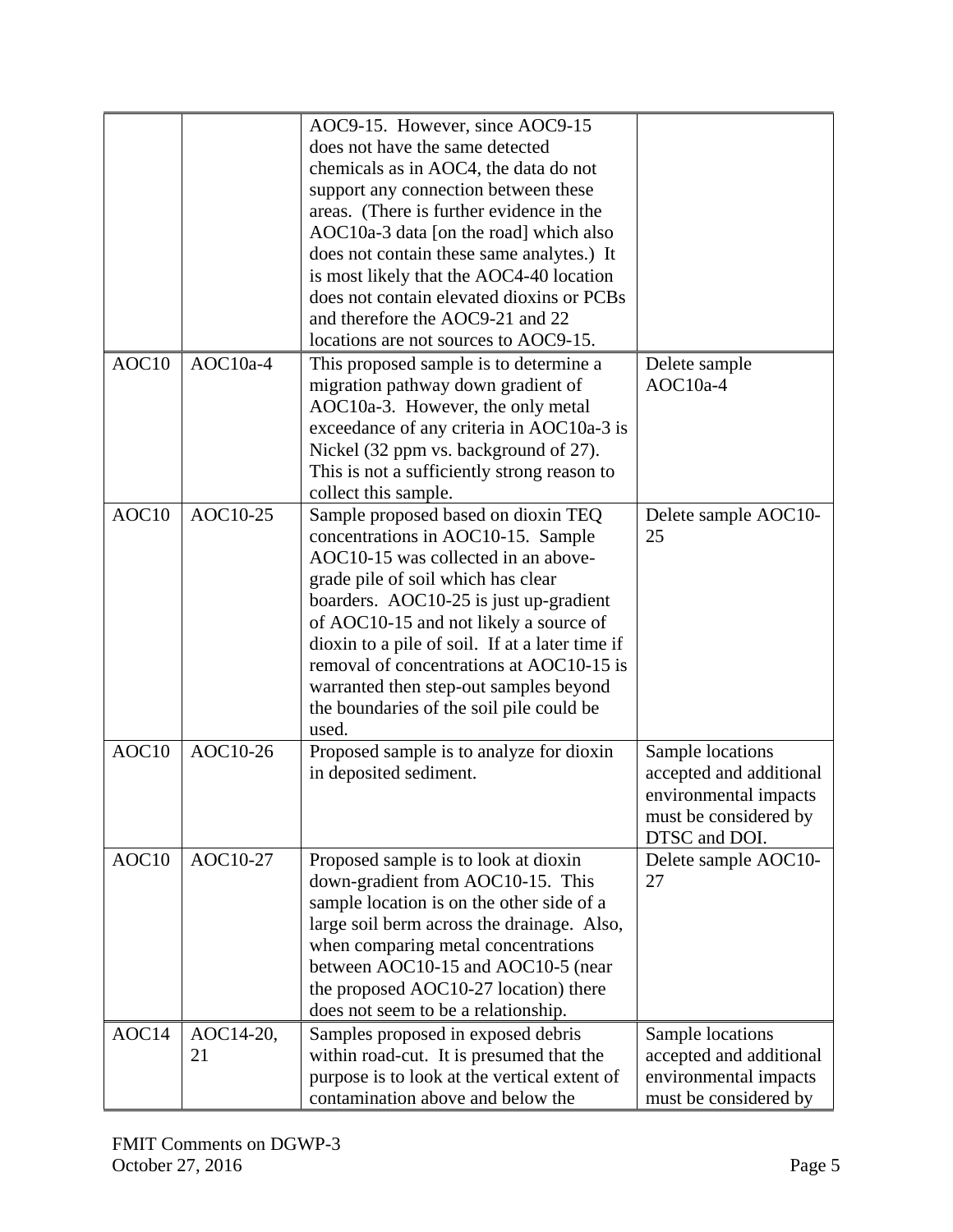|           |                  | debris. [Note that during the field walk                                             | DTSC and DOI.                        |
|-----------|------------------|--------------------------------------------------------------------------------------|--------------------------------------|
|           |                  | the exact locations of these 2 trenches                                              |                                      |
|           |                  | were not provided. Will these be set in                                              |                                      |
|           |                  | the field during sampling or have                                                    |                                      |
|           |                  | locations been set?]                                                                 |                                      |
| AOC27     | AOC27-51         | Sample proposed to determine the lateral                                             | Delete sample ACO27-                 |
|           |                  | and vertical extent of debris found in                                               | 51 and perform visual                |
|           |                  | samples AOC27-6, 7, and 8. However,                                                  | inspection.                          |
|           |                  | there is visual information regarding the                                            |                                      |
|           |                  | depth of debris in this area. The slope                                              |                                      |
|           |                  | between the road and the bottom of BCS                                               |                                      |
|           |                  | has visible debris which is below the level                                          |                                      |
|           |                  | of the road. There is sufficient                                                     |                                      |
|           |                  | information from the previous trenches                                               |                                      |
|           |                  | and the visual observations to estimate the                                          |                                      |
|           |                  | area of debris. In addition, AOC27-6 and                                             |                                      |
|           |                  | 7 have elevated metals, PAHs and dioxin.                                             |                                      |
|           |                  |                                                                                      |                                      |
|           |                  | If it is likely that this area would be                                              |                                      |
|           |                  | subject to a removal action, then extent                                             |                                      |
| Perimeter |                  | can be determined during the removal.                                                |                                      |
| Samples   | PA-10, 11,<br>12 | These samples are all previous locations                                             | Delete PA-12. Samples                |
|           |                  | and therefore are proposed to not count as                                           | PA-10, 11 accepted and<br>additional |
|           |                  | new samples by DTSC. It is unclear how                                               |                                      |
|           |                  | the previous samples were collected                                                  | environmental impacts                |
|           |                  | (hand-tools?) but hydrovac is proposed to                                            | must be considered by                |
|           |                  | collect these proposed samples. These                                                | DTSC and DOI.                        |
|           |                  | locations are proposed for deeper samples.<br>While PA 10 and 11 have elevated PAHs  |                                      |
|           |                  |                                                                                      |                                      |
|           |                  | compared to criteria, PAH 12<br>concentrations are not significantly                 |                                      |
|           |                  | greater and PCBs less than twice the                                                 |                                      |
|           |                  | lowest criterion.                                                                    |                                      |
|           |                  |                                                                                      |                                      |
|           |                  | Note that the sample locations were not                                              |                                      |
|           |                  | marked during the site visit so their exact                                          |                                      |
|           |                  | locations could neither be determined nor                                            |                                      |
| Perimeter | PA-18, 19,       | fully evaluated.<br>These samples are all previous locations                         | Delete PA-18, 19, 20,                |
| Samples   | 20, 21           |                                                                                      | 21 and if these areas                |
|           |                  | and therefore are proposed to not count as<br>new samples by DTSC. It is unclear how | subject to remediation,              |
|           |                  | the previous samples were collected                                                  | use confirmation                     |
|           |                  | (hand-tools?) but hydrovac is proposed to                                            | sampling.                            |
|           |                  |                                                                                      |                                      |
|           |                  | collect these proposed samples. These<br>locations are proposed for deeper samples.  |                                      |
|           |                  | For PCBs, only PA-18 has a detection                                                 |                                      |
|           |                  |                                                                                      |                                      |
|           |                  | above the screening criteria. For PAHs,                                              |                                      |
|           |                  | all four samples are above screening                                                 |                                      |